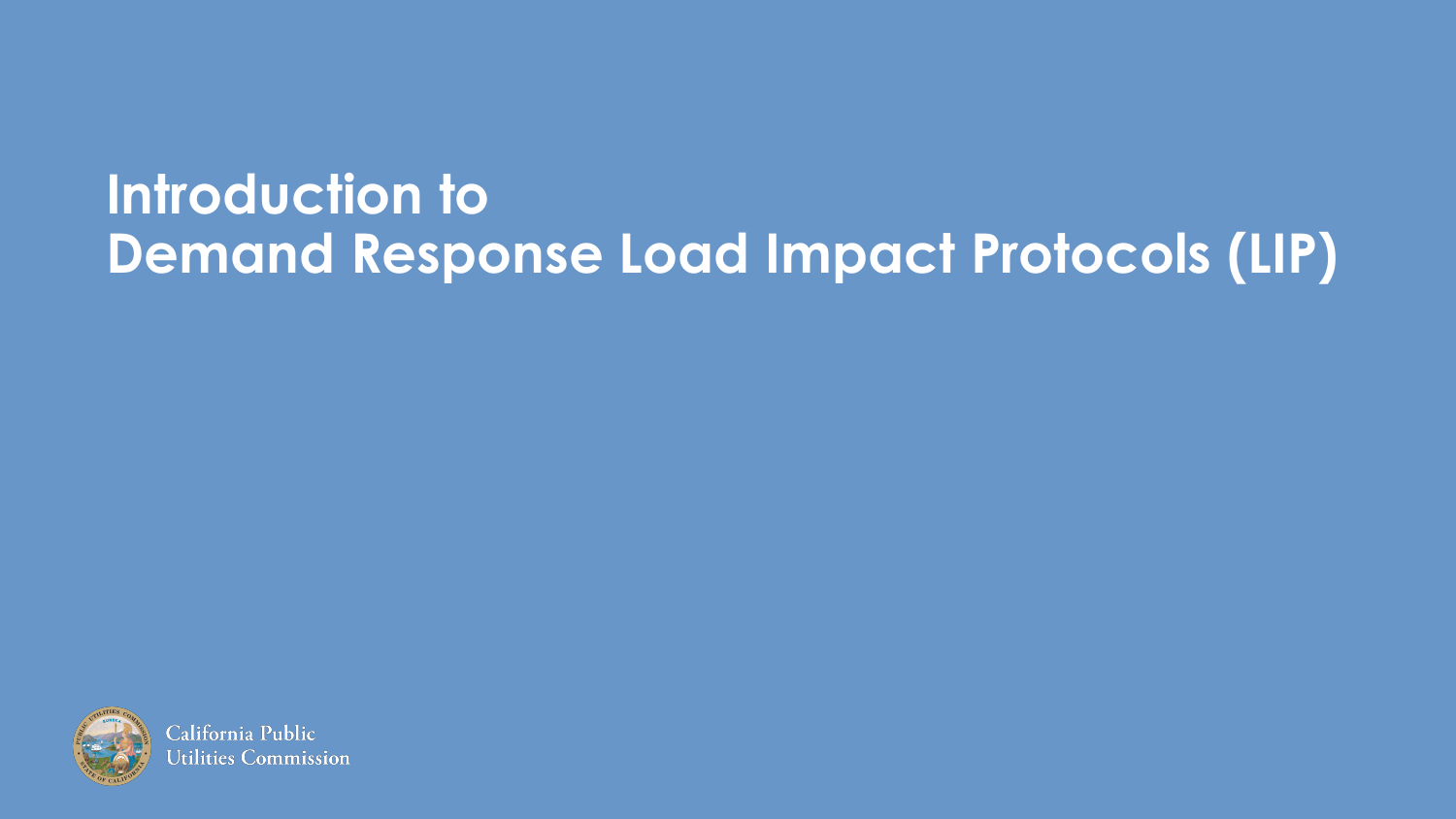#### **How is Demand Response Measured?**

- Determine the counterfactual:
	- What would a consumer *have* consumed in the absence of a DR event?
	- Apply a set of guidelines on how to perform measurement (Protocols)



California Public Utilities Commission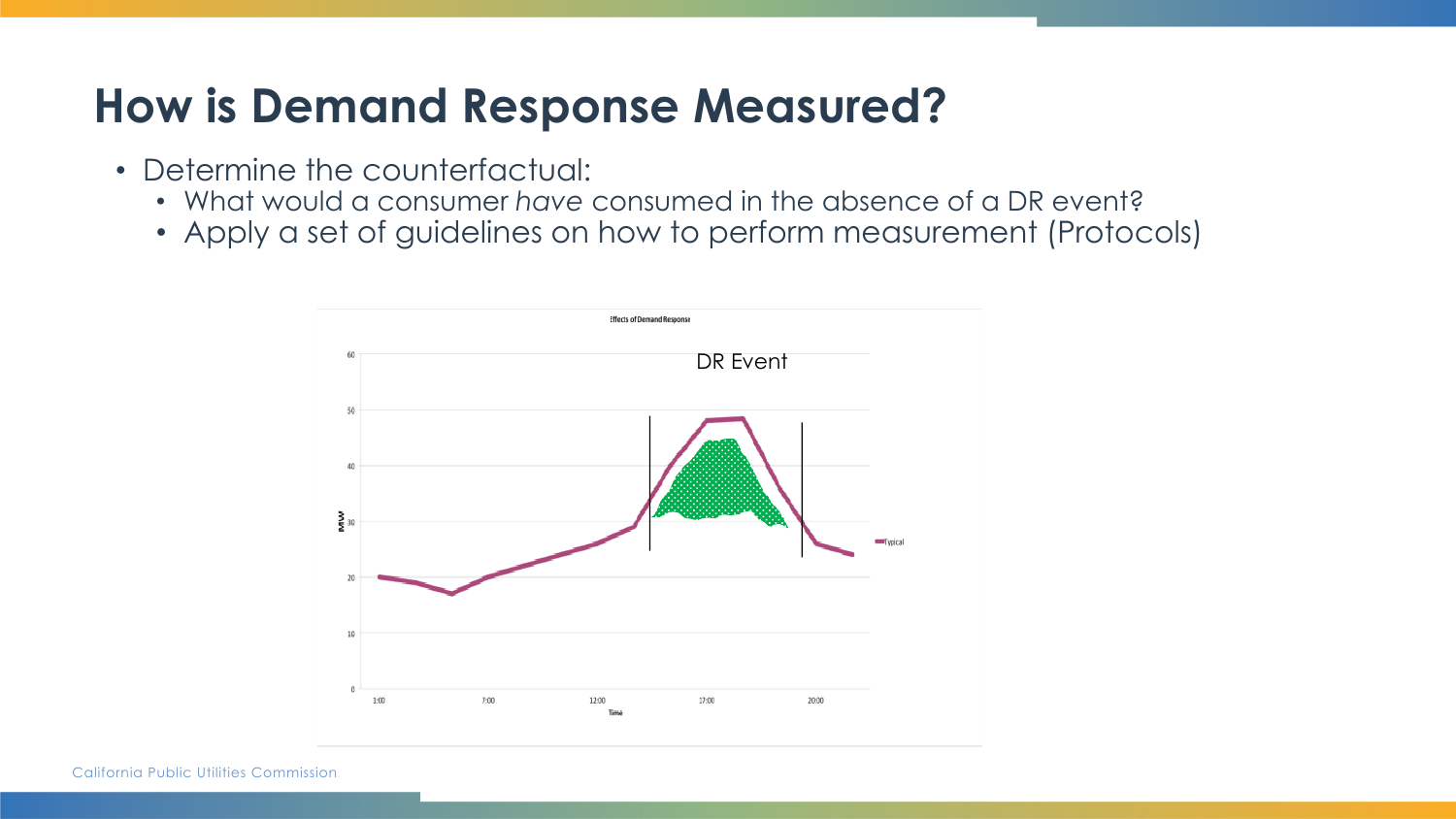## **What are the Protocols?**

- We measure the counterfactual using a set of guidelines, the Load Impact Protocols.
- Guidelines are used *estimate* the aggregate load drop (impacts) of DR programs.
- 27 Protocols cover how to measure historical (ex-post) performance, which informs future (ex-ante) performance.
- The accepted impacts is granted a Qualifying Capacity (QC) value.
- Starting 2019: End of exemption from LIPs for third-party DRPs.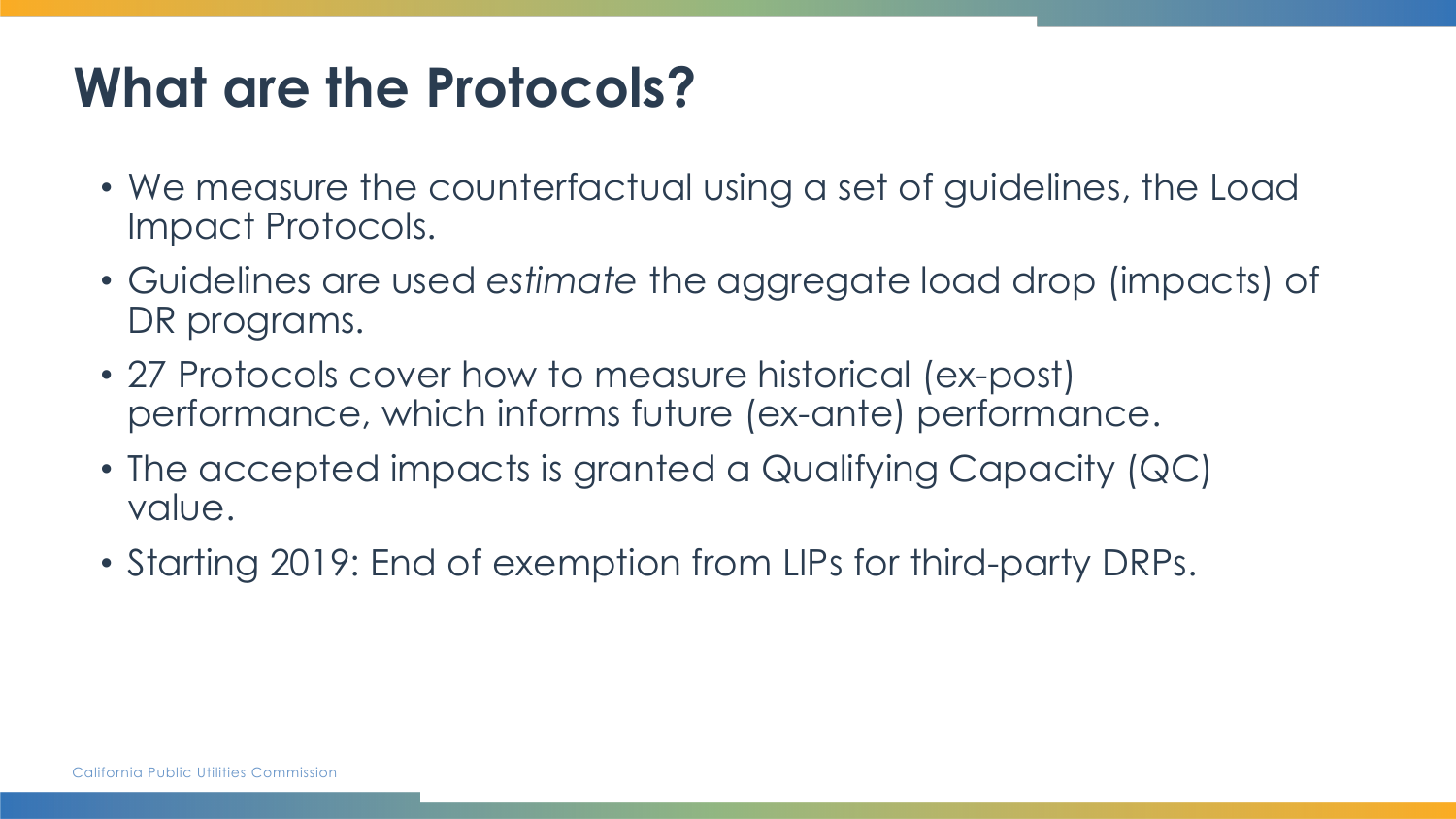## **What Do Evaluators Look For?**

Observed Customer Performance Under:

- 1-in-2 weather conditions (A weather condition that occurs 50% of the time)
- At the portfolio level (What would happen if *all* programs were simultaneously dispatched?)
- Between 4- 9 PM (When resources are needed most)
- At the premise level
- Monthly Utility system peak day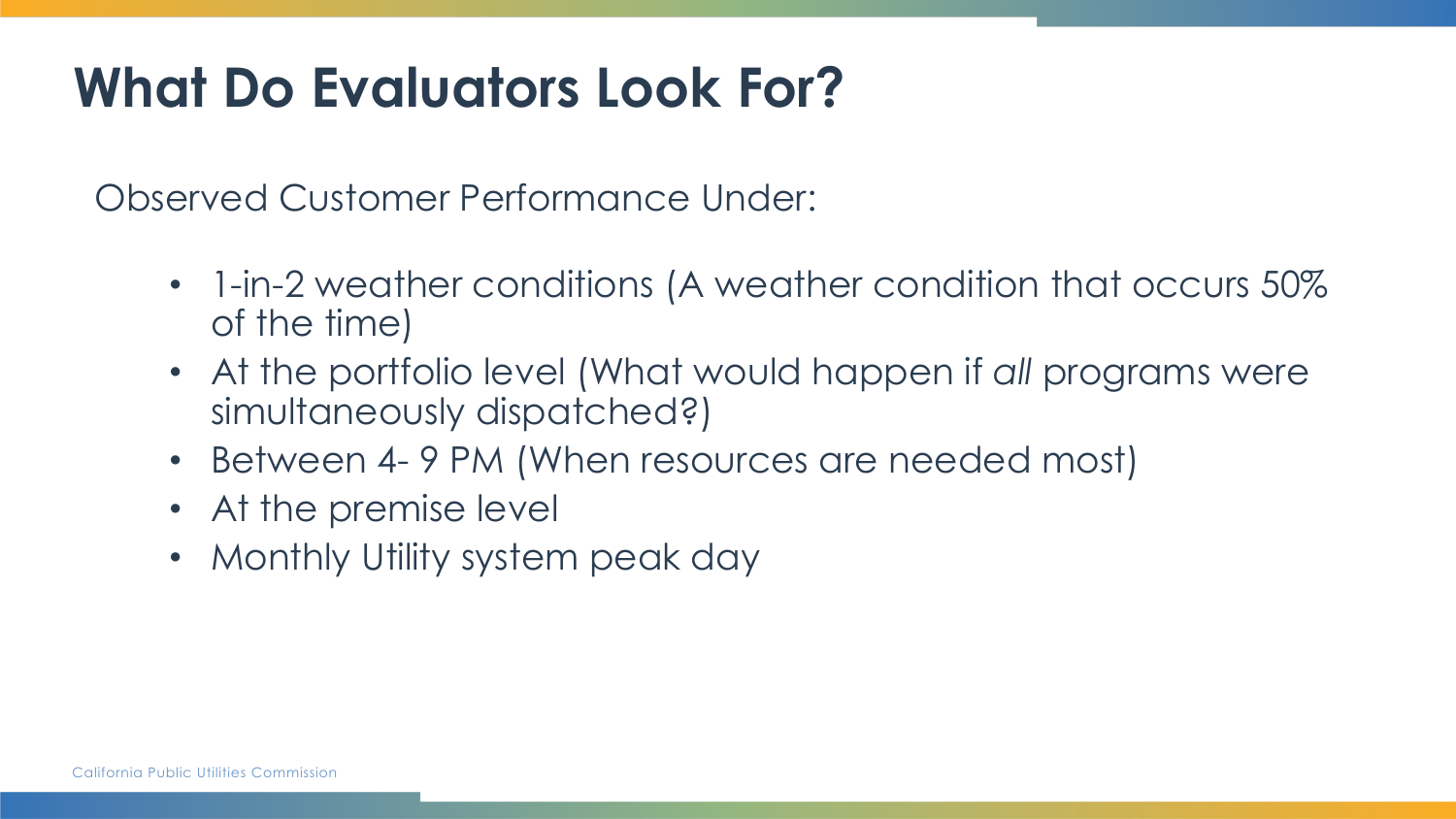## **How is Performance Analyzed?**

- Regressions:
	- o Conducted on historical customer loads to:
	- o Create model to describe or draw out/determine relationship between dependent (energy use) and independent variables (e.g., temperature, when event is triggered, etc.)
		- Example of Model:  $Ei = a + bTi + c(Ti)(Di) + e$ , where
			- $Ei$  = energy use in hour i
			- a = constant term
			- b = the change in load given a change
			- Ti = the temperature in hour l
			- c = change in load given change in temperature when event is called
			- Di = resource variable  $(= 1$  when event is in hour 1; otherwise  $= 0$ )
			- e = regression error term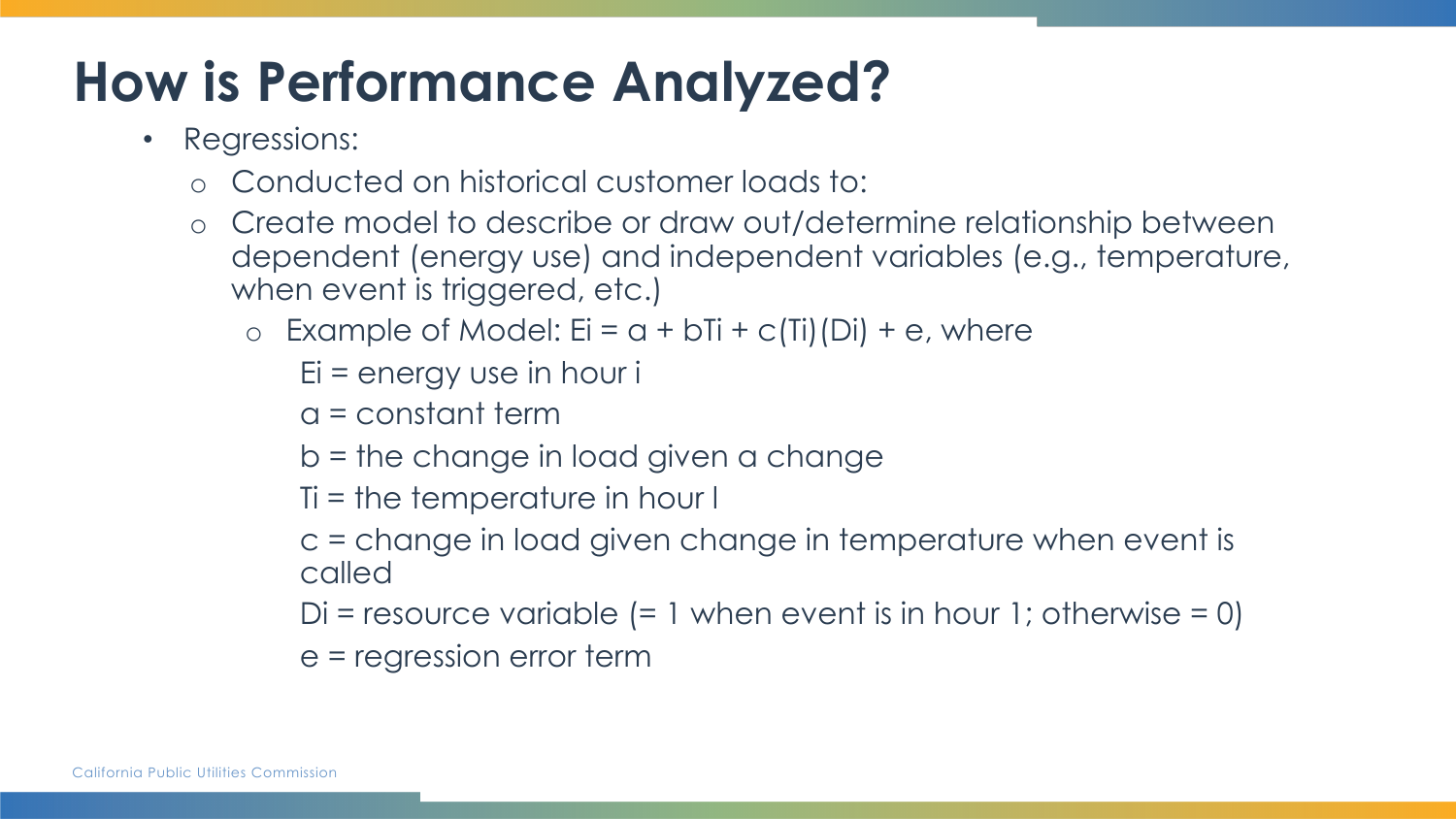### **How is Performance Reported?**

- Impact estimates are reported between a range of percentiles
- Probability distribution reflects the uncertainty associated with the estimates for the adjusted load impacts
	- For example, if at the  $10<sup>th</sup>$  percentile, the adjusted impact is 100 MWs, there is a 90% probability that the impact is  $\leq 100$ MWs.

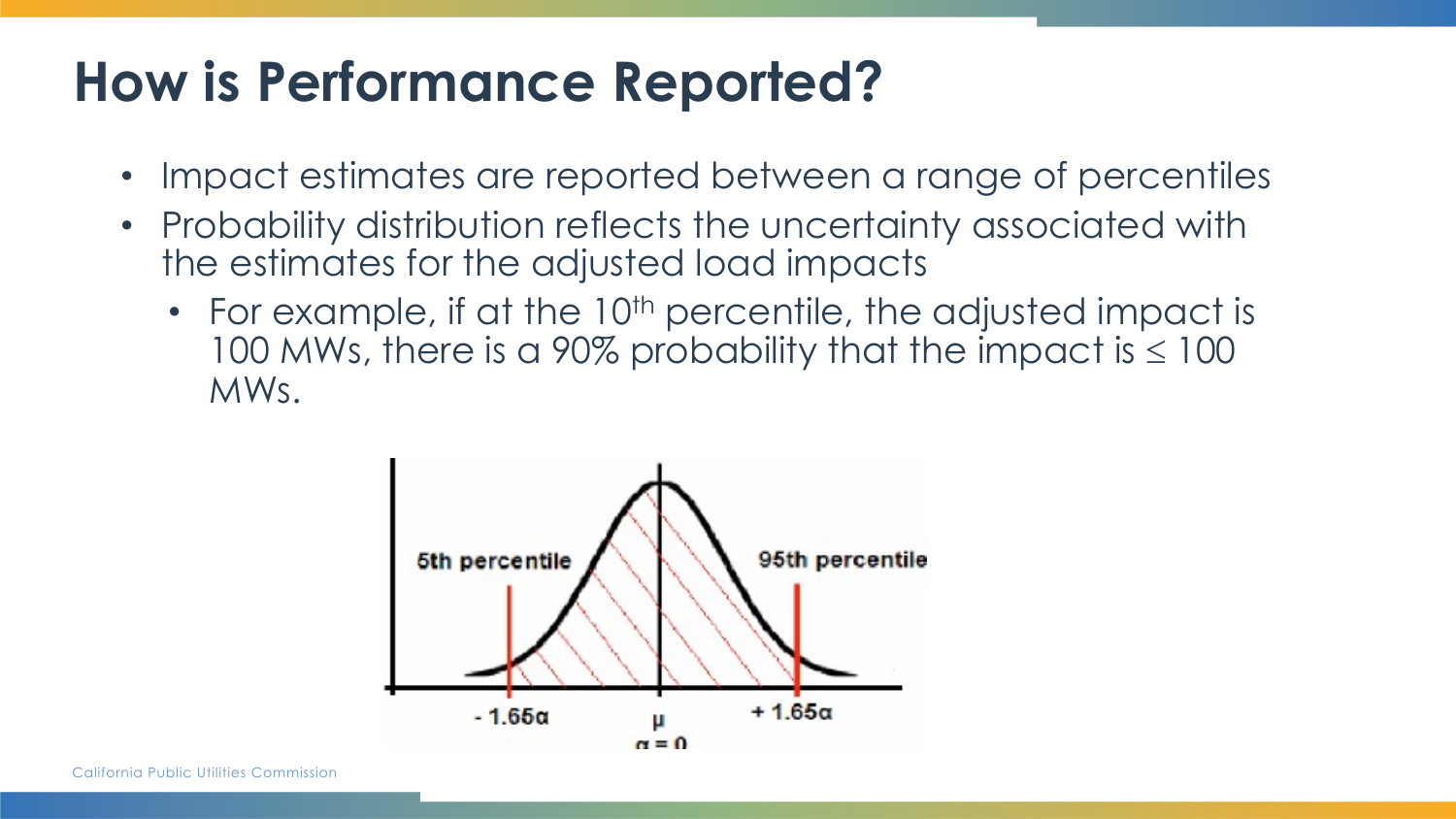#### **What Are the Relevant Factors Used to Rate MWs?**

- Number of enrolled customers
- Assumptions used in model inputs
- Change in rates
- Drop-out/attrition
- Deployment schedule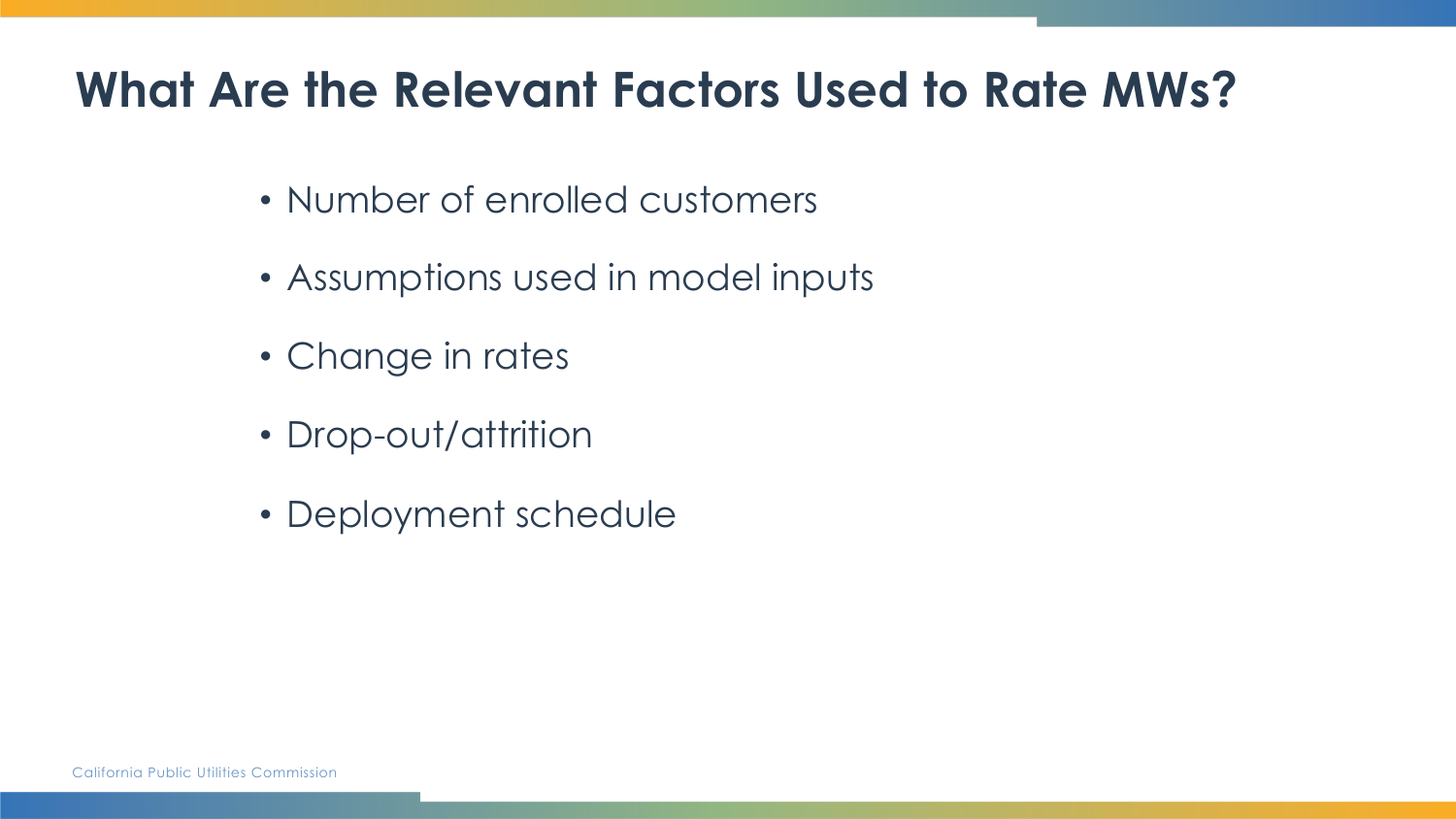#### **2021 LIP Schedule**

| <b>Schedule for Obtaining Qualifying Capacity (QC) for</b><br><b>DR Resources Through the LIPs</b> |                                                                                                                 |                                                             |                                                |                                                          |  |  |  |
|----------------------------------------------------------------------------------------------------|-----------------------------------------------------------------------------------------------------------------|-------------------------------------------------------------|------------------------------------------------|----------------------------------------------------------|--|--|--|
| <b>Item</b>                                                                                        | <b>Filing Requirement (DRPs and IOUs)</b>                                                                       | <b>Deadline for Filing Year 2021</b><br>(RA Year 2022 only) |                                                | <b>Deadline for Filing Year</b><br>2022+ (RA Year 2023+) |  |  |  |
|                                                                                                    |                                                                                                                 | <b>DRPs + SCE LCRs</b>                                      | <b>IOUs and LSEs</b>                           | <b>DRPs and IOUs</b>                                     |  |  |  |
| 1 <sub>1</sub>                                                                                     | Draft Evaluation Plan distribution to service<br>lists and to the DRMEC                                         | February 1, 2021                                            | October 4 – December 2020                      | October 4 – December 31                                  |  |  |  |
| $\alpha$ .                                                                                         | Stakeholders and DRMEC comment on<br>Draft Evaluation Plan via service lists                                    | February 16, 2021 (15 days<br>after submission)             | 15 days after submission                       | 15 days after submission                                 |  |  |  |
| $b$ .                                                                                              | Filing Party publishes a summary of<br>comments from the DRMEC and<br>stakeholders, and how they are addressed. | For 2021 filing only, see LIP<br>Filing Guide.              | For 2021 filing only, see LIP<br>Filing Guide. | No date requirement.                                     |  |  |  |
| $\overline{2}$ .                                                                                   | Draft LIP Report due to service lists;<br>include Item b. for 2021 filing only                                  | March 19, 2021                                              | March 19, 2021                                 | March 11, 2022                                           |  |  |  |
| $\alpha$ .                                                                                         | Stakeholders, parties, and DRMEC<br>comment on draft LIP Report via service<br>lists                            | March 29, 2021                                              | March 29, 2021                                 | March 25, 2022                                           |  |  |  |
| 3.                                                                                                 | Updated QC requests (1 of 2) for initial RA<br>requirements due via service lists                               | April 2, 2021                                               | April 2, 2021                                  | April 1, 2022                                            |  |  |  |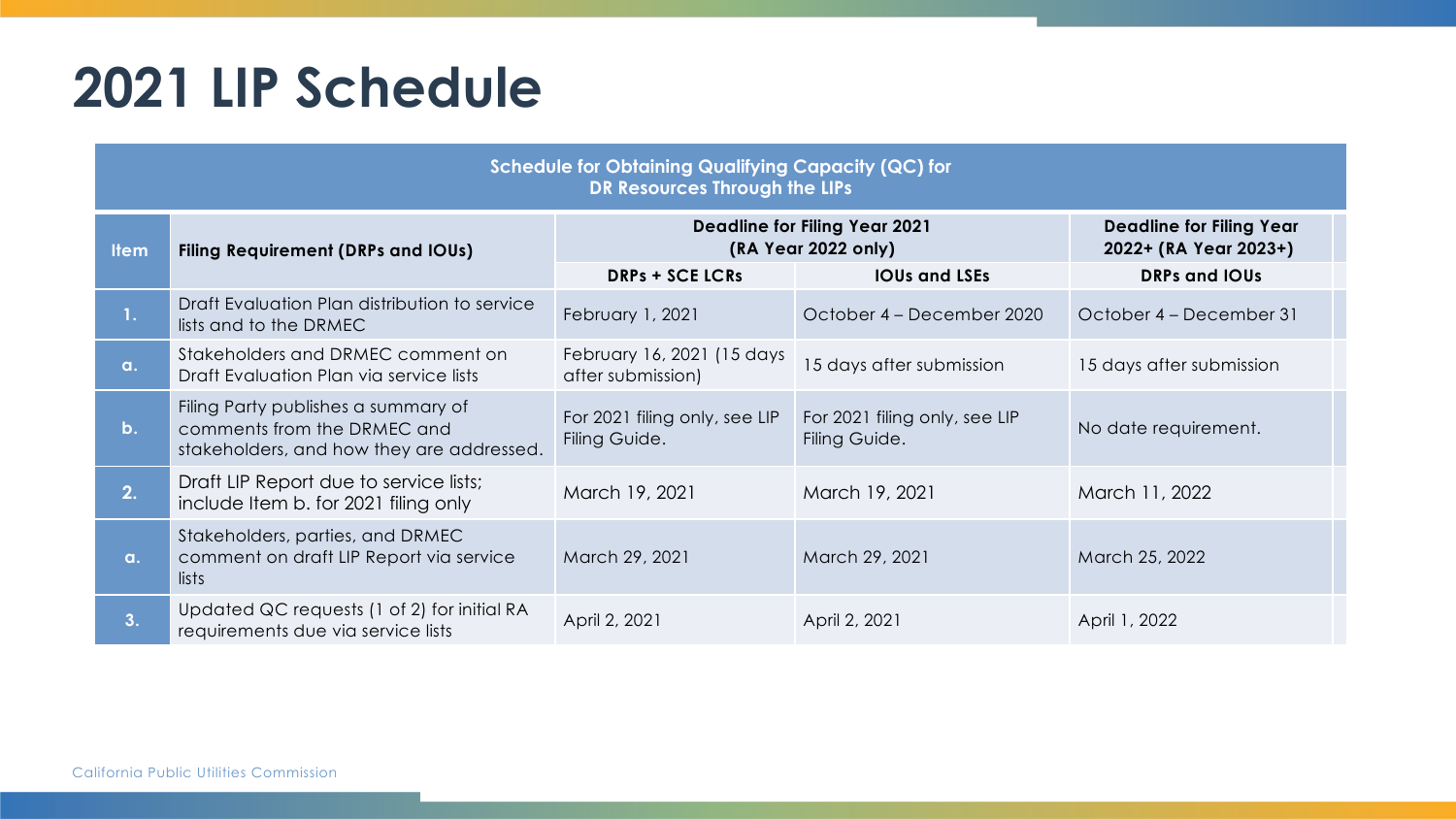#### **2021 LIP Schedule (continued)**

| <b>Schedule for Obtaining Qualifying Capacity (QC) for</b><br>DR Resources Through the LIPs |                                                                                                                                                                                                                                                                         |                                                                                                               |                           |                                                                           |  |  |
|---------------------------------------------------------------------------------------------|-------------------------------------------------------------------------------------------------------------------------------------------------------------------------------------------------------------------------------------------------------------------------|---------------------------------------------------------------------------------------------------------------|---------------------------|---------------------------------------------------------------------------|--|--|
| <b>Item</b>                                                                                 | <b>Filing Requirement (DRPs and LSEs)</b>                                                                                                                                                                                                                               | <b>Deadline for Filing Year 2021</b><br>(RA Year 2022 only)<br><b>DRPs + SCE LCRs</b><br><b>IOUs and LSEs</b> |                           | Deadline for Filing Year 2022+ (RA<br>Year 2023+)<br><b>DRPs and IOUs</b> |  |  |
| $\mathbf{4}$                                                                                | Final LIP Report due (including responses to<br>comments) via service lists                                                                                                                                                                                             | April 16, 2021                                                                                                | April 1, 2021             | April 1, 2022                                                             |  |  |
| a.                                                                                          | Host LIP Report workshop                                                                                                                                                                                                                                                | April 30 + May 3, 2021                                                                                        | April 30 + May 3,<br>2021 | April 29 + May 2, 2022                                                    |  |  |
| 5.                                                                                          | Energy Division DR Section reviews LIP filings                                                                                                                                                                                                                          | May - August 2021                                                                                             | May - August 2021         | May - August 2022                                                         |  |  |
| 6.                                                                                          | Initial RA requirements assigned to Load Serving<br>Entities (LSEs)                                                                                                                                                                                                     | <b>June 2021</b>                                                                                              | <b>June 2021</b>          | <b>June 2022</b>                                                          |  |  |
|                                                                                             | Energy Division RA Section finalizes QC values.<br>a. For IOUs, results are posted on the RA website and<br>credits are submitted to CAISO;<br>b. For DRPs, Transmission and Distribution (T&D) and<br>Planning Reserve Margin (PRM) adders are<br>submitted to CAISO.* | July 2, 2021                                                                                                  | July 2, 2021              | July 1, 2022                                                              |  |  |
| $\mathbf{6}$ .                                                                              | Updated QC requests (2 of 2) for final RA<br>requirements due via service lists                                                                                                                                                                                         | July 2, 2021                                                                                                  | July 2, 2021              | July 1, 2022                                                              |  |  |
| 7.                                                                                          | Final RA requirements assigned to Load Serving<br>Entities (LSEs)                                                                                                                                                                                                       | September 2021                                                                                                | September 2021            | September 2022                                                            |  |  |
| 8.                                                                                          | DRPs submit names of capacity buyers and<br>associated MWs to Energy Division RA and DR<br>Sections                                                                                                                                                                     | October 2021                                                                                                  |                           | October 2022                                                              |  |  |
| 9.                                                                                          | LSEs submit RA Year-Ahead compliance filing to<br><b>Energy Division RA Section</b>                                                                                                                                                                                     | October 29, 2021                                                                                              | October 29, 2021          | October 28, 2022                                                          |  |  |

\* Acceptance of adders for both the IOUs and DRPs is pending Decision in R. 19-11-009 on Energy Division Demand Response Proposals ("DR Proposals") and on CAISO's determination on the treatment of these adders.

California Public Utilities Commission